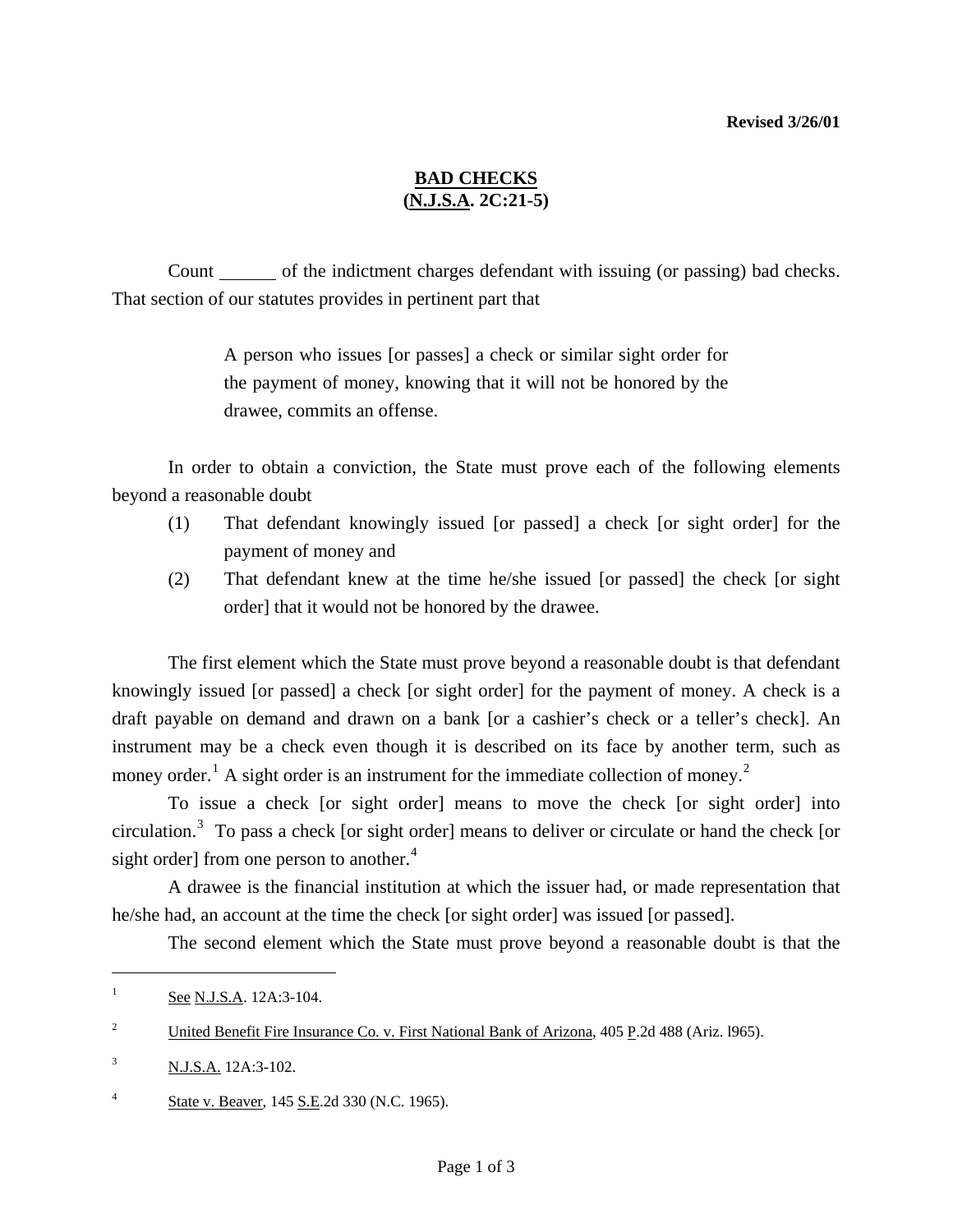$\overline{a}$ 

defendant knew at the time he/she issued [or passed it] the check [or sight order] that it would not be honored by the drawee.<sup>[5](#page-0-3)</sup>

 A person acts knowingly with respect to the nature of his/her conduct or the attendant circumstances if he/she is aware that his/her conduct is of that nature, or that such circumstances exist, or he/she is aware of a high probability of their existence. A person acts knowingly with respect to a result of his/her conduct if he/she is aware that it is practically certain that his/her conduct will cause such a result. "Knowing," "with knowledge," or equivalent terms have the same meaning. Knowingly is a state of mind and cannot be seen and can only be determined by inference from conduct, words or acts. Therefore, it is not necessary that witnesses be produced by the State to testify that a defendant said that he/she knowingly did something. His/Her knowledge may be gathered from his/her acts and his/her conduct and from all he/she said and did at the particular time and place and from all the surrounding circumstances.

## **[CHARGE IF APPROPRIATE]**

You may infer<sup>[6](#page-1-1)</sup> that the issuer knew that the check [or sight order] would not be paid if

 (1) The issuer had no account with the drawee at the time the check [or sight order] was issued

## **OR**

 (2) Payment was refused by the drawee for lack of funds, upon presentation within 30 days after issue, and the issuer failed to make good within 10 days after receiving notice of that refusal or after notice has been sent to the issuer's last known address. Notice of refusal may be given to the issuer orally or in writing in any reasonable manner by any person.

 An inference is a deduction of fact that may be drawn logically and reasonably from another fact or group of facts established by the evidence. Whether or not an inference should be

<span id="page-1-0"></span><sup>5</sup> There is a difference of opinion as to whether the State must prove that the defendant intended to defraud the victim. In State v. Passafiume, 184 N.J. Super. 447, 449 (App. Div. 1982), the Appellate Division held that passing a bad check requires a fraudulent intent. However, in State v. Kelm, 289 N.J. Super. 55 (App. Div. 1996), certif. denied, 146 N.J. 68 (1996), without citing to Passafiume, the Appellate Division determined that the statute merely required the State to prove that at the time the check was issued or passed, the defendant knew it would not be honored by the drawee.

<span id="page-1-1"></span><sup>6</sup> These inferences do not apply to a post-dated check or sight order.